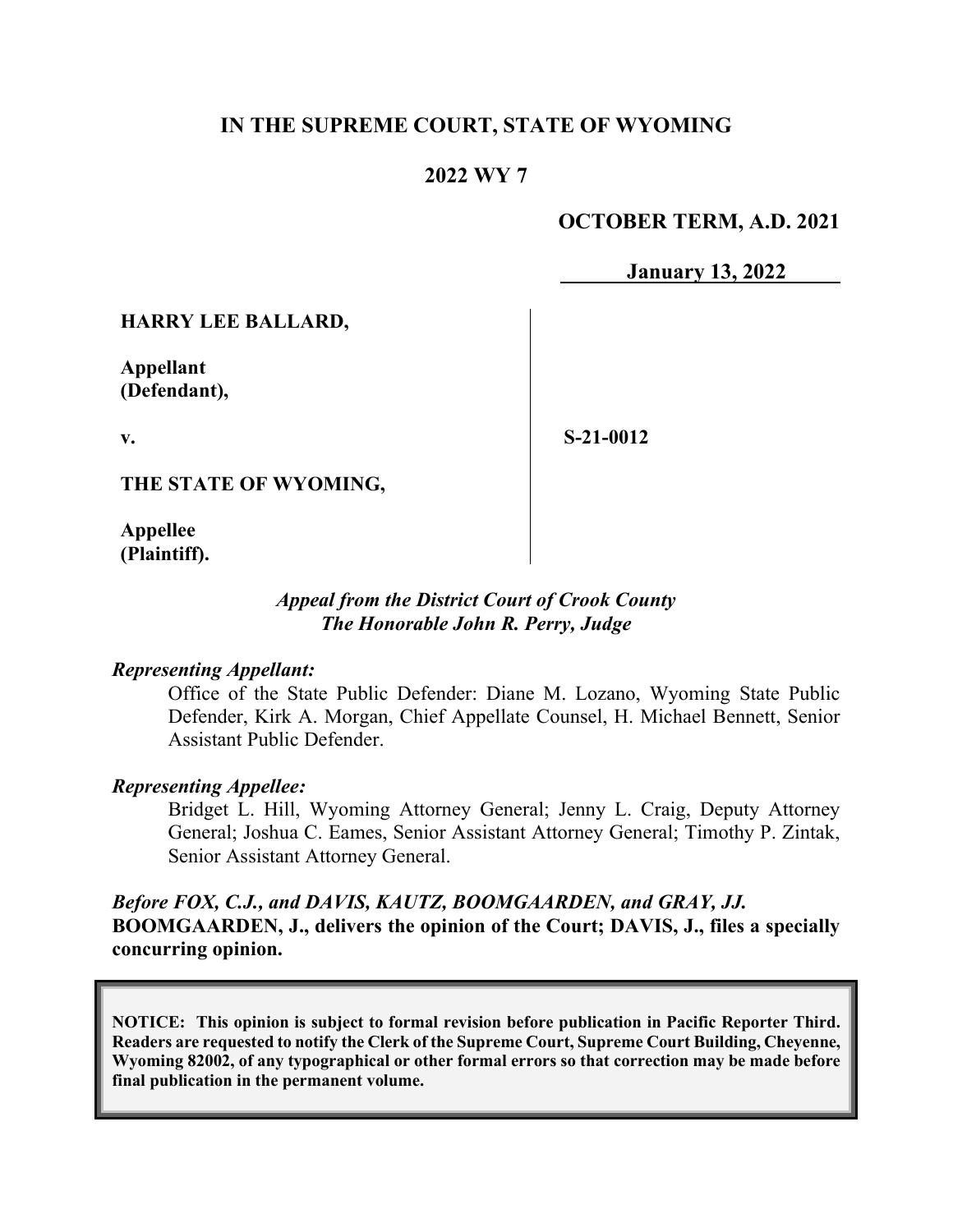### **BOOMGAARDEN, Justice.**

[¶1] After a bench trial, the district court found Harry Ballard guilty of four felonies. On appeal Mr. Ballard contends the court denied him his fundamental right to a jury trial by failing to ensure his waiver complied with W.R.Cr.P. 23(a) and was knowing, intelligent, and voluntary. We affirm.

### *ISSUE*

[¶2] Did Mr. Ballard validly waive his right to a jury trial?

# *FACTS*

[¶3] The State charged Mr. Ballard with one count of attempted second degree sexual abuse of a minor (Count I) and three counts of third degree sexual abuse of a minor (Counts II–IV) in August 2019. The facts underlying those charges are not relevant to this appeal.

[¶4] Mr. Ballard was twice advised of his constitutional right to a jury trial before he pleaded not guilty to the charges. In circuit court, he received a document entitled "Statement of Your Constitutional Rights," which explained, in relevant part, that he had the right to have his case tried by a jury. It further explained that he could waive his right to a jury trial and instead have the court decide his case if he did so in writing, with the court's approval and the State's consent. Mr. Ballard signed the document, acknowledging that he read and understood his right to a jury trial. Then, at arraignment, the district court similarly advised him: "You're entitled to have a speedy and public jury trial. With consent of the State, you may waive your right to a jury and be tried by a judge alone."

[¶5] Mr. Ballard's case was initially scheduled for jury trial in February 2020, but had to be rescheduled several times for reasons including the COVID-[1](#page-1-0)9 pandemic.<sup>1</sup> In June 2020, the court issued a notice setting the case for jury trial in August, followed by an amended notice setting the case for bench trial on July 8.

[¶6] The case proceeded to bench trial as scheduled without any mention in the record that Mr. Ballard had waived his right to a jury trial. After finding Mr. Ballard guilty of the charged crimes, the court merged Counts I and II for sentencing purposes and imposed three consecutive eight to fifteen-year sentences.

[¶7] Mr. Ballard appealed and then filed a W.R.A.P. 21 motion for a new trial based on ineffective assistance of trial counsel.<sup>[2](#page-1-1)</sup> Pertinent to this appeal, he argued trial counsel

<span id="page-1-0"></span> $<sup>1</sup>$  Mr. Ballard waived his right to a speedy trial.</sup>

<span id="page-1-1"></span><sup>&</sup>lt;sup>2</sup> W.R.A.P. 21 permits an appellant to file a motion, in the district court, for a new trial based on ineffective assistance of counsel, after his direct criminal appeal is docketed in this Court. W.R.A.P. 21(a) (LexisNexis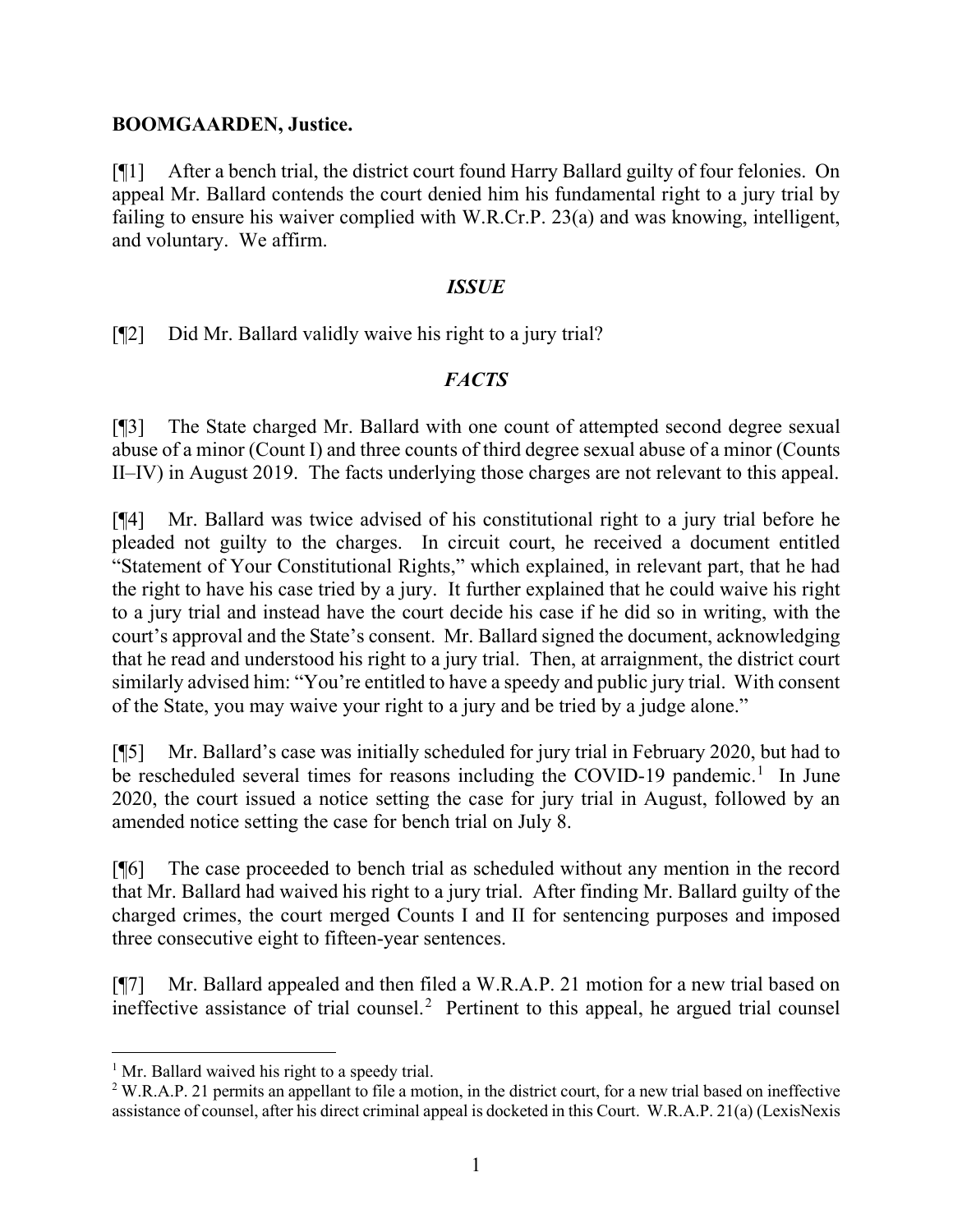failed to protect his right to a jury trial. He asserted the record nowhere reflected that he waived his right to a jury trial in writing; nor did it reflect that the court approved or the State consented to any waiver. We stayed appellate briefing pending resolution of the motion.

[¶8] During a scheduling conference on the W.R.A.P. 21 motion, the district court noted there might be emails about Mr. Ballard's jury trial waiver that simply did not make it into the record. The court thus asked the prosecutor to search her records.

[¶9] The prosecutor then supplemented the record with emails between trial counsel, the court's judicial assistant, and the prosecutor in June 2020, around the same time the court issued notices setting the case for jury trial in August and then bench trial in July. The emails reflected that, on June 3, trial counsel sent the court's judicial assistant and the prosecutor an email stating: "I have broached the possibility of doing a bench trial in the above referenced matter both with [Mr. Ballard] and [the prosecutor]. I think this is a real possibility. Hypothetically speaking, if that is the case, how much earlier could we get a trial date?" The court's judicial assistant informed the parties that July 8 was available.

[¶10] On June 4, trial counsel sent the court's judicial assistant and the prosecutor an email stating: "All – Harry [Ballard] has agreed to waive a jury trial and be tried before [the court]." The prosecutor responded: "July 8 works for the State and the State consents to a bench trial as well." The court's judicial assistant informed the parties that she would issue an amended trial notice.

[¶11] After the State supplemented the record with the emails, Mr. Ballard moved to withdraw his W.R.A.P. 21 motion, explaining that appellate counsel had reviewed information previously unavailable to him and no longer believed he had a good faith basis for the motion. The district court granted Mr. Ballard's request and returned the matter to this Court for further proceedings.

# *DISCUSSION*

[¶12] On appeal Mr. Ballard shifts his focus from trial counsel to the district court, arguing the court failed to ensure his jury trial waiver complied with W.R.Cr.P. 23(a) and was knowing, intelligent, and voluntary. Inexplicably, he does not mention the June 2020 emails. His argument is based on the record as it existed before the emails were added. The State requests that we summarily affirm on that basis. In the alternative, it maintains that Mr. Ballard validly waived his right to a jury trial. We address the issue on its merits given its constitutional implications.

<sup>2021).</sup> We then stay briefing in the appeal until the district court resolves the motion. *See* W.R.A.P. 21(b)– (e).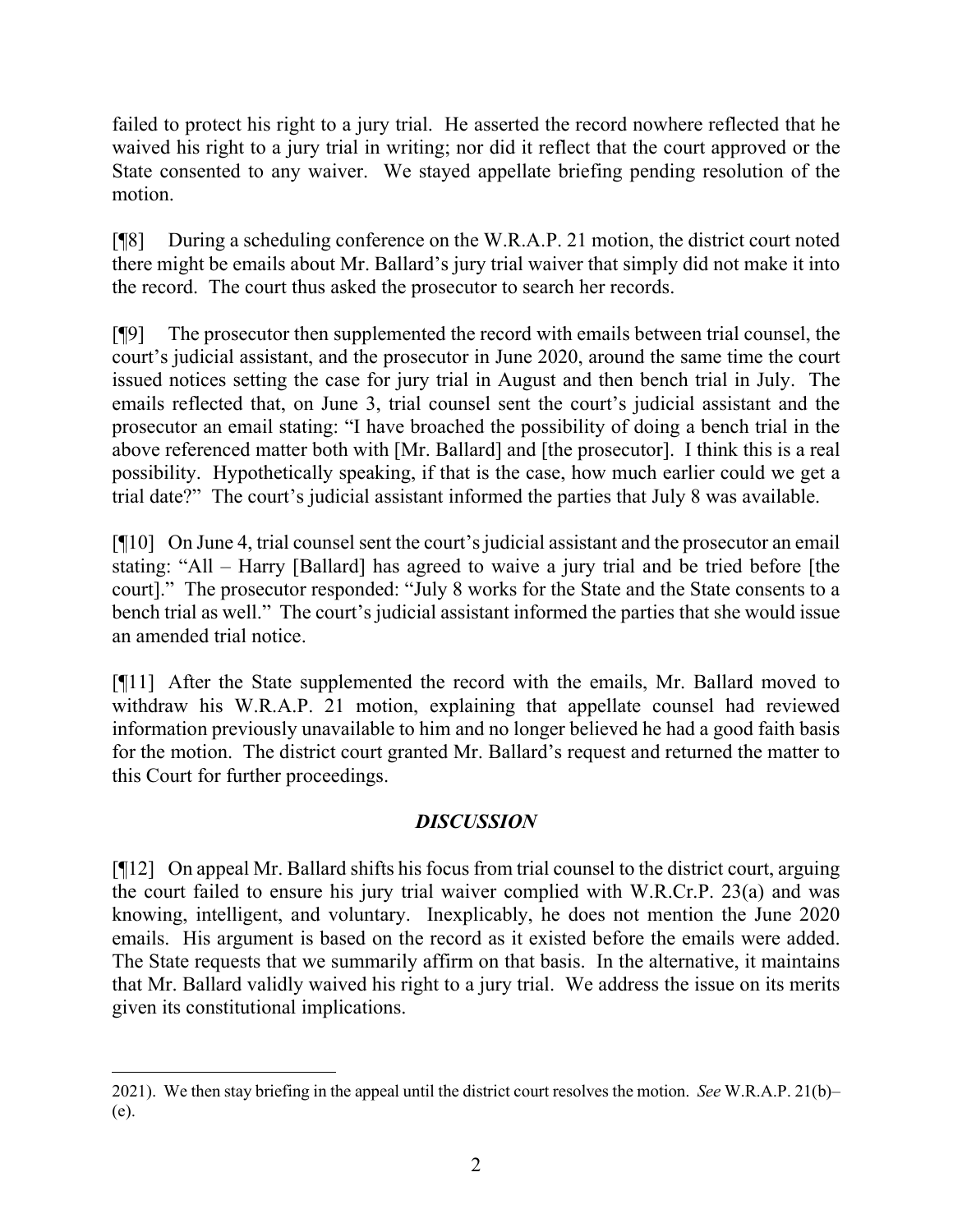[¶13] We review Mr. Ballard's jury trial waiver challenge de novo. *See Robbins v. State*, 635 P.2d 781 (Wyo. 1981); *Van Riper v. State*, 882 P.2d 230, 236 (Wyo. 1994); *see also United States v. Robertson*, 45 F.3d 1423, 1430 (10th Cir. 1995). Mr. Ballard has the burden to show his waiver was inadequate. *See Robbins*, 635 P.2d at 785.

[¶14] A criminal defendant may waive his constitutional right to a jury trial. *Id.* at 783 (discussing *Patton v. United States*, 281 U.S. 276, 50 S.Ct. 253, 74 L.Ed. 854 (1930), *overruled on other grounds by Williams v. Florida*, 399 U.S. 78, 92, 90 S.Ct. 1893, 26 L.Ed.2d 446 (1970)). The precise circumstances in which a defendant may do so vary somewhat from jurisdiction to jurisdiction. *See* 6 Wayne R. LaFave, *Criminal Procedure* § 22.1(h) (4th ed.), Westlaw (database updated Nov. 2021) ("Only a minority of states give the defendant an unconditional right to trial without a jury; elsewhere the defendant must also obtain the consent of the court, the consent of the prosecution, or both. In the federal system the defendant may waive jury trial only if 'the government consents' and 'the court approves.'" (footnotes omitted)).

[¶15] In Wyoming, there are four requirements for a valid jury trial waiver. The first three stem from W.R.Cr.P. 23(a), which states:

> Cases required to be tried by jury shall be so tried unless the defendant waives a jury trial with the approval of the court and the consent of the state. A waiver of jury shall be made in writing or on the record. There shall be no right to a jury trial, except: (1) when a statute or ordinance so provides, or (2) when the offense charged is driving under the influence of alcoholic beverages or controlled substances, or (3) when the offense charged is one for which the statute or ordinance alleged to have been violated provides for incarceration as a possible punishment.

[¶16] First, the waiver must be "in writing or on the record."[3](#page-3-0) W.R.Cr.P. 23(a) (LexisNexis 2021); *see also* 2 Charles Alan Wright & Arthur R. Miller, *Federal Practice*

<span id="page-3-0"></span><sup>&</sup>lt;sup>3</sup> Our jury trial waiver rule was previously found in W.R.Cr.P. 24(a) and, like the federal rule, required a waiver to be "in writing[.]" *Robbins*, 635 P.2d at 782 ("Rule 24, W.R.Cr.P., concerns the matter of jury waiver: '(a) Trial by jury.-Cases required to be tried by jury shall be so tried unless the defendant waives a jury trial in writing with the approval of the court and the consent of the state.'"). In 1991, the Wyoming Rules of Criminal Procedure were revised and re-adopted. *Ingalls v. State*, 2002 WY 75, ¶ 8, 46 P.3d 856, 859 (Wyo. 2002). The jury trial waiver rule was moved to Rule 23(a) and revised to allow the waiver to be either "in writing or on the record." Order Adopting the Revised Wyoming Rules of Criminal Procedure at 71–72, Oct. Term A.D. 1991, available at https://www.courts.state.wy.us/wpcontent/uploads/2017/05/crimpro\_1991122300.pdf (last visited Jan. 4, 2022). Though the Wyoming rule now differs from the federal rule in that respect, the difference is not meaningful because federal courts recognize that "a valid waiver can be made orally." *See, e.g.*, *Robbins*, 635 P.2d at 782; *see also State v. Gore*, 288 Conn. 770, 788 n.17, 955 A.2d 1, 13 n.17 (2008) ("Several of the federal circuit courts have not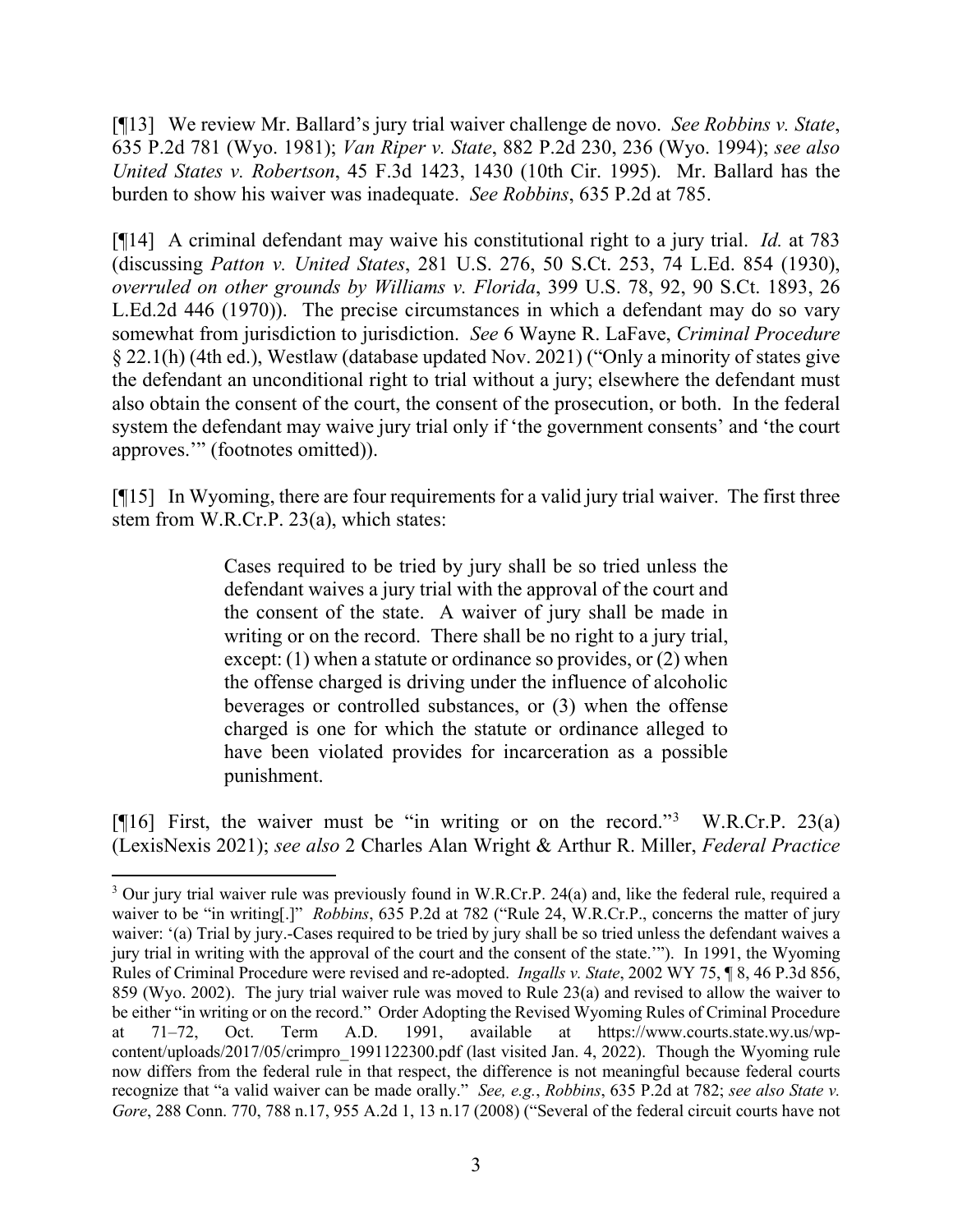*& Procedure: Federal Rules of Criminal Procedure* § 372 (4th ed.), Westlaw (database updated Apr. 2021) ("There must be an express and positive waiver of the jury trial right by the defendant. Mere failure to request a jury or acquiescence in proceeding without a jury is not enough." (footnotes omitted)); 6 LaFave, *supra*, § 22.1(h) ("Waiver of jury trial cannot be presumed from a silent record." (footnote omitted)). Second, the trial court must approve the waiver. W.R.Cr.P. 23(a). Third, the State must consent to a bench trial. *Id.*

[¶17] The fourth requirement stems from the United States Constitution: the waiver must be knowing, intelligent, and voluntary.[4](#page-4-0) *See Robbins*, 635 P.2d at 784–85; *Adams v. U.S. ex rel. McCann*, 317 U.S. 269, 277–78, 63 S.Ct. 236, 241, 87 L.Ed. 268 (1942) (citing *Patton*, 281 U.S. 276, 50 S.Ct. 253, 74 L.Ed. 854); *United States v. Williams*, 559 F.3d 607, 610 (7th Cir. 2009); 50A C.J.S. *Juries* § 195, Westlaw (database updated Nov. 2021). In determining whether a waiver was knowing, intelligent, and voluntary, we focus on substance rather than form, considering the unique circumstances of each case. *Robbins*, 635 P.2d at 784 (citing *Adams*, 317 U.S. 269, 63 S.Ct. 236, 87 L.Ed. 268). The following principles guide our determination: a defendant who moves for a bench trial knowingly and intelligently waives his right to a jury trial; a defendant who is competent to stand trial is bound by his express waiver; and representation by counsel at the time of waiver is evidence of an intelligent and knowing waiver. *Id.* (citations omitted). We should, however, more closely scrutinize a waiver if there is a question about the defendant's competency. *Id.* (citation omitted). And the record must show coercion before we will find a waiver involuntary. *Id.* (citation omitted).

[¶18] On our de novo review, we conclude from the emails and surrounding circumstances that Mr. Ballard's jury trial waiver was valid.

[¶19] First, Mr. Ballard waived his right to a jury trial "in writing," through trial counsel, in the June 4 email to the court's judicial assistant and the prosecutor. Trial counsel represented that Mr. Ballard had agreed to waive his right to a jury trial and instead be tried by the court. Mr. Ballard makes no argument why this email was insufficient to satisfy W.R.Cr.P. 23(a).

[¶20] Second, the court's approval can be implied from the fact that, on Mr. Ballard's request, the court scheduled and then held a bench trial. *See id.* at 782 (noting there could be no question about the court's approval; its consent could be implied from the fact that the trial judge played its respective role in the bench trial).

held the writing requirement to be mandatory if the record otherwise evidences that the defendant personally and expressly consented to the waiver." (collecting cases)). Federal precedent on the federal jury trial waiver rule, Fed. R. Crim. P. 23(a), and constitutional requirements for a valid jury trial waiver thus remain instructive.

<span id="page-4-0"></span><sup>4</sup> These four requirements are consistent with federal precedent. *See, e.g.*, *Robertson*, 45 F.3d at 1431; *United States v. Shorty*, 741 F.3d 961, 965–66 (9th Cir. 2013); *Spytma v. Howes*, 313 F.3d 363, 370 (6th Cir. 2002); *United States v. Boynes*, 515 F.3d 284, 286 (4th Cir. 2008).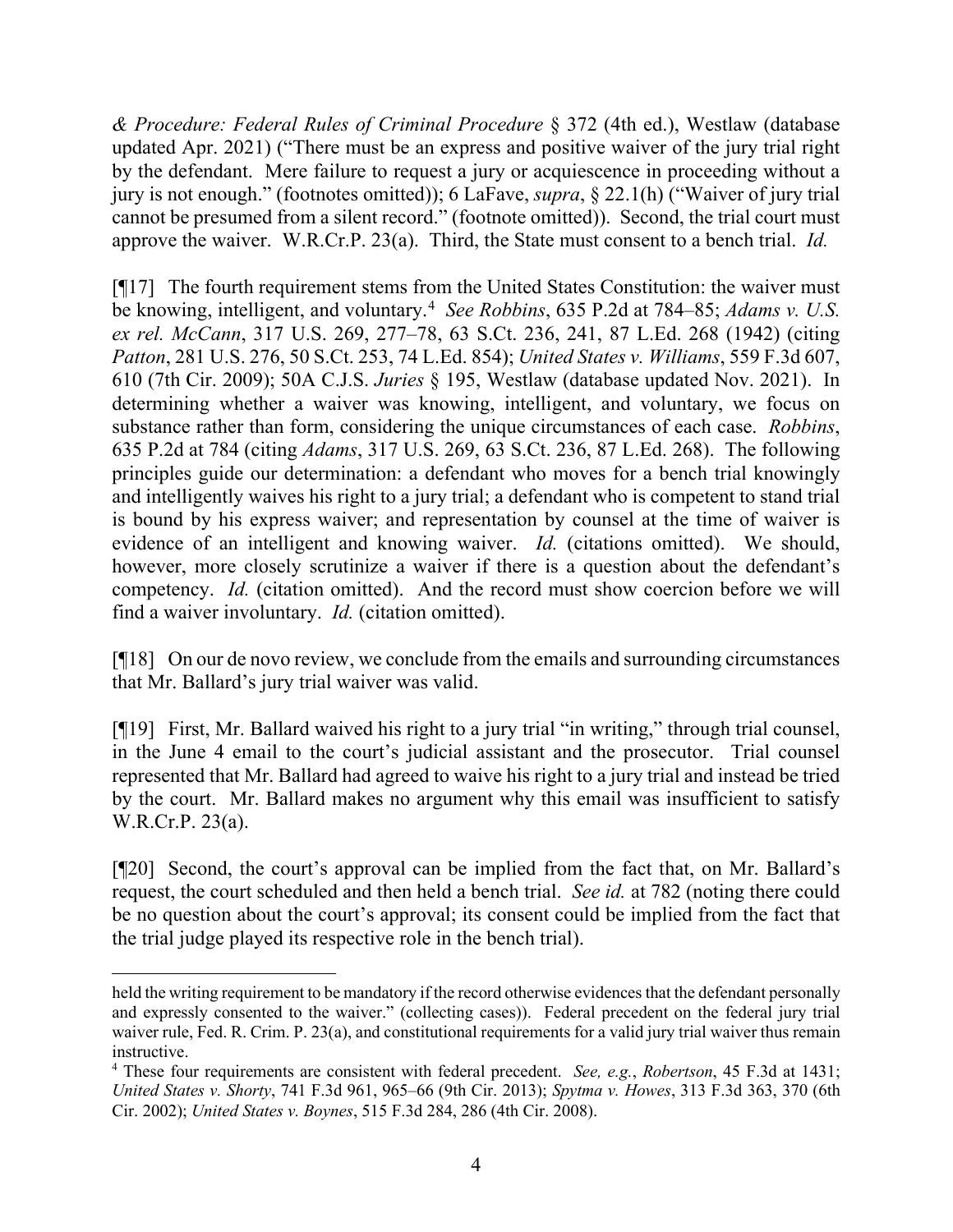[¶21] Third, the State expressly consented to a bench trial through the prosecutor's June 4 email to the court's judicial assistant and trial counsel. The State's consent can also be implied from the prosecutor's participation in the bench trial. *See id.* (noting there could be no question about the State's consent; its consent could be implied from the fact that the prosecutor played his respective role in the bench trial).

[¶22] Fourth, the circumstances in this case demonstrate that Mr. Ballard's waiver was knowing, intelligent, and voluntary. Mr. Ballard was twice advised of his right to a jury trial before waiving that right. He acknowledged that he understood his right to a jury trial when he signed the "Statement of Your Constitutional Rights." In addition, he was represented by counsel throughout the proceedings; he waived his right in writing, through trial counsel; the record reflects that he did so to obtain an earlier trial; and he had prior experience with the criminal justice system. Moreover, he makes no argument, nor is there any evidence in the record to suggest, that he was incompetent or coerced into waiving his right to a jury trial. Finally, he has abandoned any argument that trial counsel failed to protect his right to a jury trial.

[¶23] Affirmed.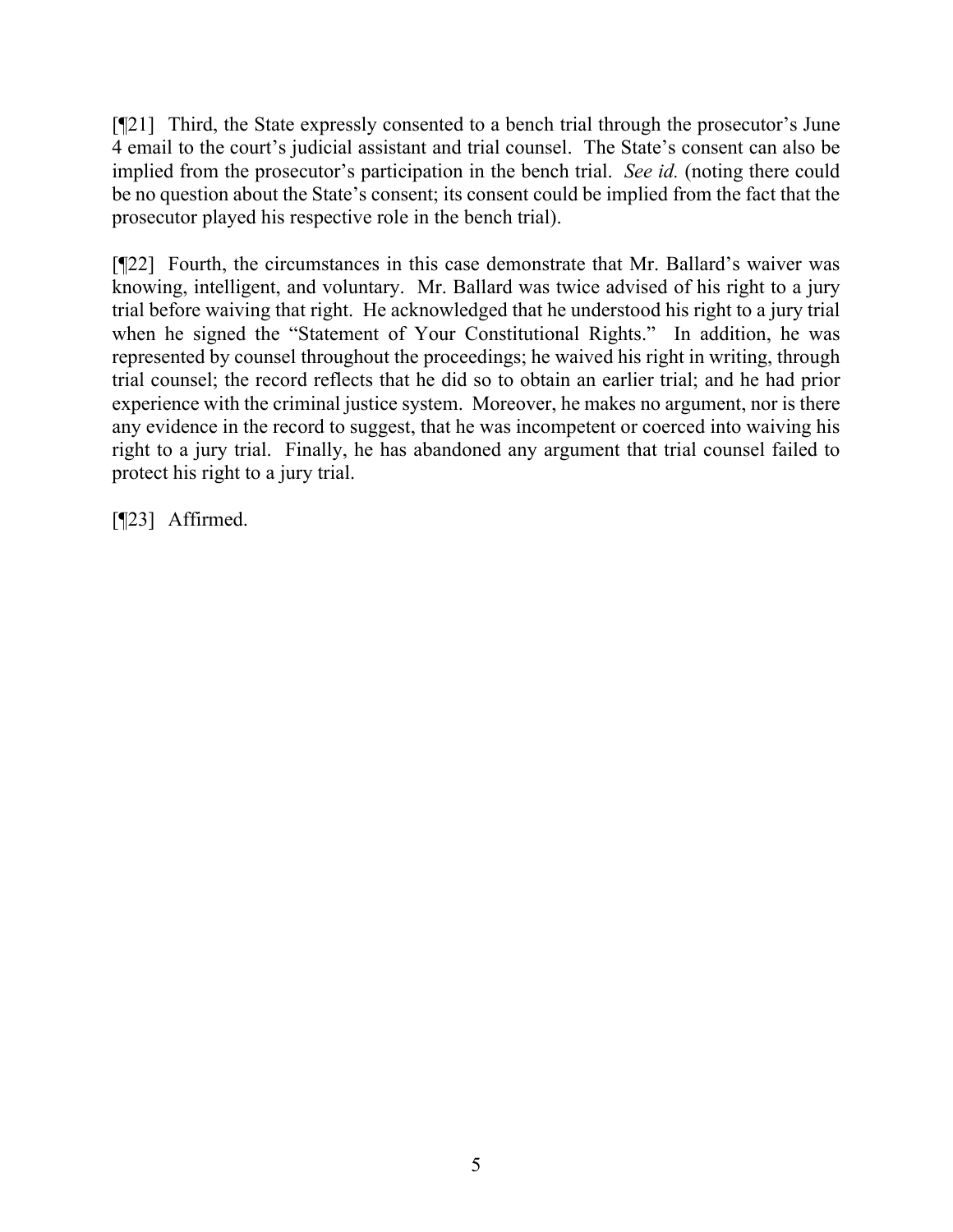### **DAVIS, Justice, specially concurring.**

[¶24] I concur in the majority's conclusion that Mr. Ballard validly waived his right to a jury trial. I write separately only to encourage that such waivers be handled with greater attention to ensuring a clear record. If the record is clear, we can be better assured that a defendant's waiver of this important right was knowing, intelligent and voluntary.

[¶25] "The sanctity of the jury's role as fact-finder has always been honored in this State." *Widdison v. State*, 2018 WY 18, ¶ 21, 410 P.3d 1205, 1213 (Wyo. 2018) (quoting *Snow v. State*, 2009 WY 117, ¶ 29, 216 P.3d 505, 514 (Wyo. 2009)).

> In *Taylor v. State*, 612 P.2d 851, 854-55 (Wyo. 1980), we recognized the significance of the right by quoting 3 W. Blackstone, Commentaries, 379 as follows:

> > "Upon these accounts the trial by jury ever has been, and I trust ever will be, looked upon as the glory of the English law  $\dots$  [I]t is the most transcendent privilege which any subject can enjoy, or wish for, that he cannot be affected either in his property, his liberty, or his person, but by the unanimous consent of twelve of his neighbours and equals. . . ."

*Id*.

[¶26] Owing to the importance and sanctity of the right to a jury trial, we have admonished:

> Trial by jury is the normal and, with occasional exceptions, the preferable mode of disposing of issues of fact in criminal cases above the grade of petty offenses. In such cases the value and appropriateness of jury trial have been established by long experience, and are not now to be denied. Not only must the right of the accused to a trial by a constitutional jury be jealously preserved, but the maintenance of the jury as a factfinding body in criminal cases is of such importance and has such a place in our traditions, that, before any waiver can become effective, the consent of government counsel and the sanction of the court must be had, in addition to the express and intelligent consent of the defendant. And the duty of the trial court in that regard is not to be discharged as a mere matter of rote, but with sound and advised discretion, with an eye to avoid unreasonable or undue departures from that mode of trial